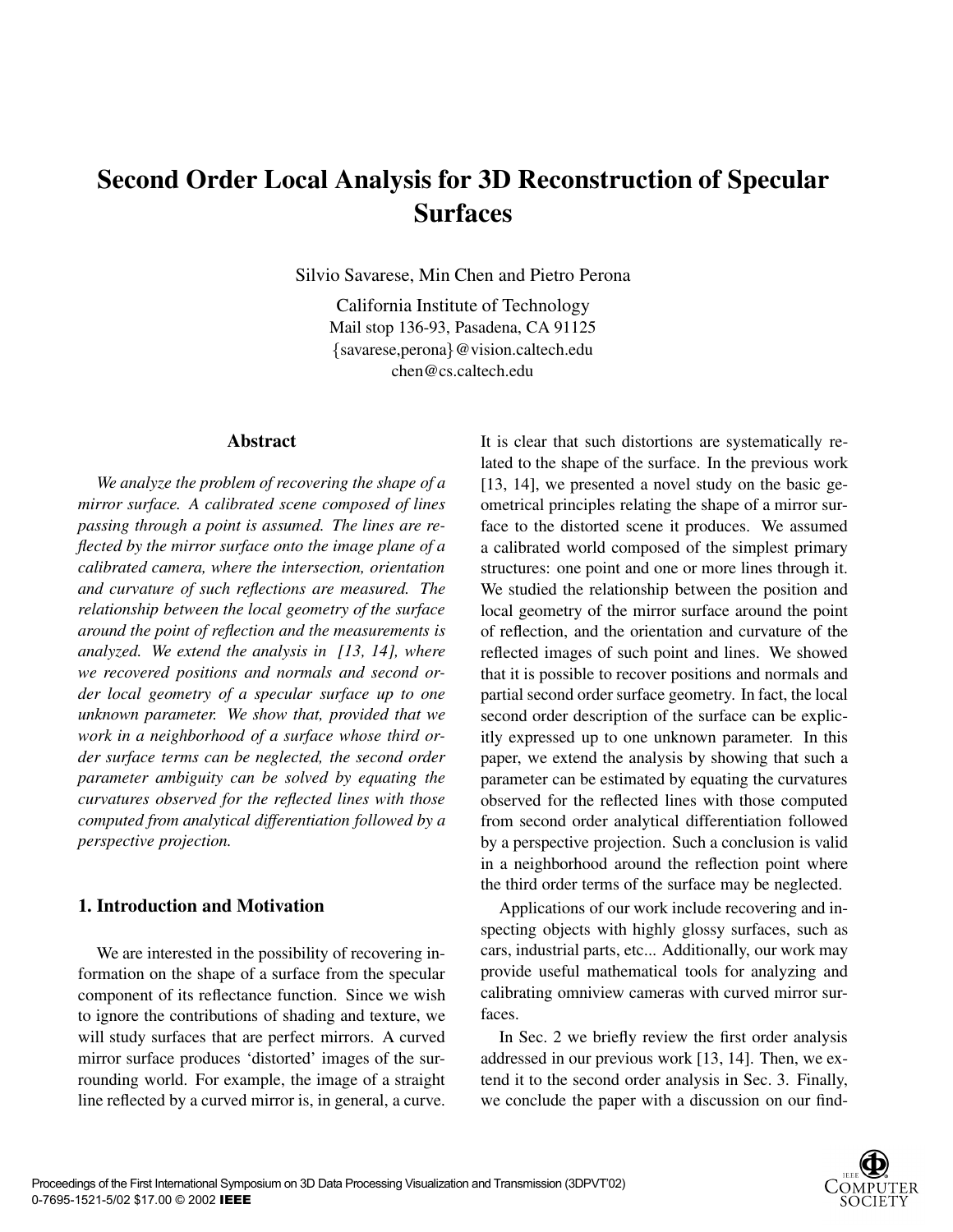ings and a number of issues for further investigation.

#### **1.1. Related Work**

Many researchers have used highlights as a cue to infer information about the geometry of a specular surface. Koenderink and van Doorn [10] qualitatively described how pattern of specularities changes under viewer motion. This analysis was extended by Blake *et al.* and incorporated in a stereoscopic vision framework [3, 2]. Additionally, Zisserman *et al.* [16] investigated what geometrical information can be obtained from tracked motion of specularities. Some approaches were based on mathematical models of specular reflections (e.g. reflectance maps) [8] or extension of photometric stereo models [9]. Oren and Nayar [11] performed a classification of real and virtual features, and developed an algorithm recovering the 3D surface profiles traveled by virtual features. Zheng and Murata [15] developed a system where a rotating specular object is reconstructed by illuminating it by extended lights and then analyzing the motion of the highlight stripes. Apart from these efforts on local analysis, some authors [7, 12] have also addressed the issue of reconstructing a specular surface globally. For instance, Halsead *et al.* [7] proposed a reconstruction algorithm where a surface global model is fitted to a set of normals by imaging a pattern of light reflected by specular surface. Their results were applied to the interactive visualization of the cornea.

Our method departs from these previous techniques in several aspects. First, surrounding world and viewer are assumed to be static. Second, monocular images rather than stereo pairs are needed for the reconstruction. Finally, our analysis is local and differential rather than global and algebraic.

## **2. First Order Analysis**

Our goal is to obtain local geometrical information about an unknown smooth mirror surface, up to the second order. Previously, we proposed a first-order analysis to obtain a mathematical constraint given by a pattern line and its observed reflected curve in the image plane, which allows us to estimate first and second surface parameters, up to one parameter ambiguity. The focus of this paper is to get rid of this ambiguity



**Figure 1. Upper panel:** the basic setup. **Lower panel:** the geometry.

using a higher order analysis. Before we start to elaborate the second-order analysis in Sec. 3, we would like to briefly summarize the major results from our previous work, and detailed derivations can be found in [13, 14].

#### **2.1. Experimental Setup and Notations**

The basic geometric setup is depicted in Fig. 1 (upper panel). A calibrated pattern is reflected by a curved mirror surface and then observed by a calibrated camera. By default, a point (or a vector) in the 3D space is expressed as a column 3-vector and is denoted by a bold letter (e.g.  $\mathbf{x} = (xyz)^T$ ). A unit vector is denoted by a bold letter with hat (e.g.  $\hat{\mathbf{n}}$ ).

A coordinate reference system  $[XYZ]$  is chosen with its origin located at  $O<sub>c</sub>$ , the center of projection of the camera. Let  $x_p$  be the pattern point, we use  $x_i$ to denote the image of  $x_p$  reflected by the surface and  $x_m$  to denote the corresponding reflection point on the mirror surface. Since the camera and pattern are calibrated,  $x_p$  and  $x_i$  are known, whereas  $x_m$  is unknown. The normal to the surface at  $x_m$  is indicated by  $\hat{\mathbf{n}}_m$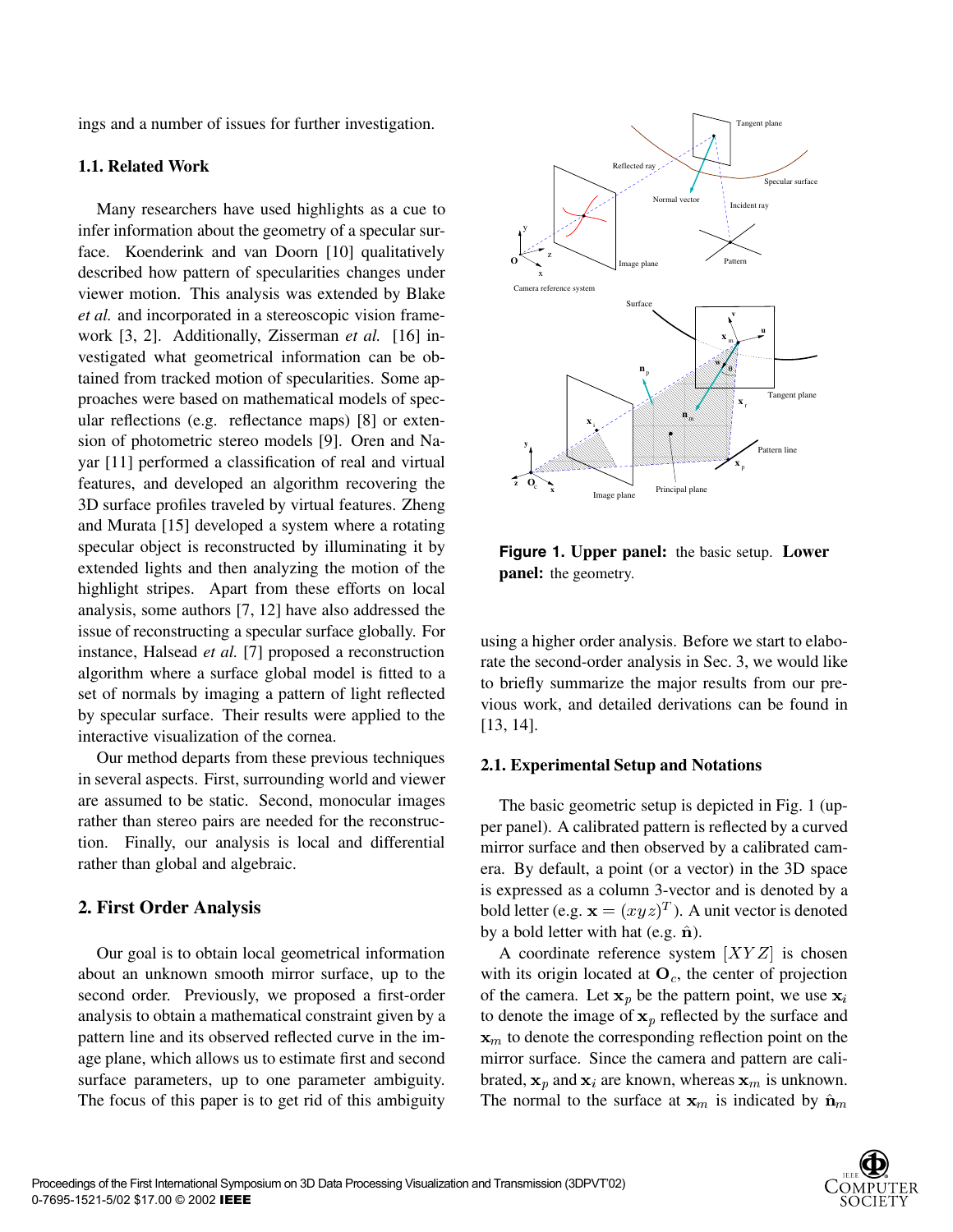and is unknown as well. Let us call the plane defined by  $x_i$ ,  $x_p$  and  $O_c$  the *principal plane* and let  $\hat{\mathbf{n}}_p$  be its normal vector. Hence  $\hat{\mathbf{n}}_p$  is a known quantity. Let s be the distance between the center of the camera  $O<sub>c</sub>$  and  $x_m$ , we have shown that  $x_m$ , the normal  $n_m$  and reflection angle  $\theta$  can be completely determined by this single parameter as follows [13]:

$$
\mathbf{x}_m = s\mathbf{x}_i, \n\mathbf{n}_m = [\hat{\mathbf{x}}_i - (s\hat{\mathbf{x}}_i - \mathbf{x}_p)/||s\hat{\mathbf{x}}_i - \mathbf{x}_p||] \times \hat{\mathbf{n}}_p, (1) \n\cos \theta = \frac{\sqrt{2}}{2} \sqrt{\frac{s - \hat{\mathbf{x}}_i^T \mathbf{x}_p}{||s\hat{\mathbf{x}}_i - \mathbf{x}_p||} + 1}.
$$

Therefore, recovering the local geometry of the mirror surface up to the first order accuracy boils down to determining s.

In this paper we actually work in a more suitable coordinate reference system [UVW], called *principal reference system* (see Fig. 1 – lower panel), which was first introduced by Blake [2]. The principal reference system is centered in  $x_m$ : the  $\hat{w}$  axis is coincident with  $\hat{\mathbf{n}}_m(s)$ , the  $\hat{\mathbf{v}}$  axis is coincident with  $\hat{\mathbf{n}}_p$ , and the  $\hat{\mathbf{u}}$  axis is given by  $\hat{\mathbf{u}} = \hat{\mathbf{v}} \times \hat{\mathbf{w}}$ .

Since we are interested in analyzing the surface locally, we can consider the corresponding *Monge representation* of the surface; that is, the surface can be described by a graph  $z = G(x, y)$ . In the principal reference system, the normal of the surface at the origin is  $\hat{w}$  and the tangent plane to the surface at the origin is the plane defined by  $\hat{u}$  and  $\hat{v}$ . Therefore we may express the surface around  $\mathbf{x}_m$  implicitly from its *special Monge form* [6], that is

$$
g(u, v, w) = w - \frac{1}{2}(au^2 + 2cuv + bv^2) - (2) \text{ where}
$$
  

$$
\frac{1}{6}(eu^3 + 3fu^2v + 3guv^2 + hv^3) + \cdots,
$$
 **B**

where  $a, b, c, \cdots$  are higher-order surface parameters to be recovered.

#### **2.2. The Tangent Line Constraint**

To estimate the location s of  $x_m$  and the secondorder surface parameters  $a, b, c$ , we consider a pattern line through  $x_p$ , oriented in the direction of  $\Delta p =$  $[\Delta p_u \ \Delta p_v \ \Delta p_w]^T$  and parameterized by t, that is,  $\mathbf{x}_p(t) = \mathbf{x}_{po} + t\Delta \mathbf{p}$ . Given a fixed observer  $\mathbf{O}_c$  and

 $\hat{\mathbf{n}}_p$ ,(1) surface, is imaged as a curve in the image plane. We this parameterized pattern line, we may define a function  $\mathbf{f}: t \in \Re \rightarrow \mathbf{x}_m \in \Re^3$ , mapping from a point  $x_p$  on the line to its corresponding reflection point  $x_m$ in the mirror surface. In other words, **f** defines a parameterized space curve  $f(t)$  on the mirror surface, which specifies how the position of the reflection point  $\mathbf{x}_m$  changes as t varies. When  $t = t_o = 0$ ,  $\mathbf{x}_m =$  $\mathbf{x}_{m_0} = \mathbf{f}(t_0)$ , namely, the origin of the principal reference system. The pattern line, reflected by the mirror call such a curve  $f_i(t)$ , which is essentially the perspective projection of  $f(t)$  into the image plane. Let  $\mathbf{t}_o = [u(0) \dot{v}(0) \dot{w}(0)]^T$  and  $\mathbf{t}_{io}$  be the tangent vectors of the curves  $f(t)$  and  $f_i(t)$  at  $t_o$  respectively. Then  $\dot{t}_{io}$ and  $\dot{\mathbf{t}}_o$  are linked by the following relationship:

$$
\hat{\mathbf{t}}_o = \hat{\mathbf{n}}_m \times (\hat{\mathbf{O}}_c \times \hat{\mathbf{t}}_{io}) / ||\hat{\mathbf{n}}_m \times (\hat{\mathbf{O}}_c \times \hat{\mathbf{t}}_{io})||. \quad (3)
$$

Thus, with  $\hat{\mathbf{t}}_{io}$  measured,  $\hat{\mathbf{t}}_{o}$  is known, up to s.

We now present the main contribution from our previous work: an analytical formula for  $\hat{t}_o$  from firstorder analysis. Inspired by the work of Chen and Arvo [5], by applying Fermat principle [4] and Lagrange Multiplier Theorem, we obtain a Fermat equation  $F(t, \mathbf{x}_m, \lambda) = \mathbf{0}$  satisfied by the observed specular reflection, which has an explicit form as follows:

$$
\hat{\mathbf{x}}_r(\mathbf{x}_m, t) + \hat{\mathbf{x}}_i(\mathbf{x}_m) + \lambda \nabla g(\mathbf{x}_m) = \mathbf{0},
$$
  
 
$$
g(\mathbf{x}_m) = 0, \quad (4)
$$

where q is given in equation (2). It then follows from the Implicit Function Theorem that we may compute the derivative of the smooth mapping function **f** with respect to  $t$  by

$$
\mathbf{B}(t, \mathbf{x}_m, \lambda) = -\mathbf{J}(t, \mathbf{x}_m, \lambda) \mathbf{M}(t), \tag{5}
$$

where

$$
\mathbf{B} = \frac{\partial F}{\partial t} = \begin{bmatrix} \mathbf{B}_{31} \\ 0 \end{bmatrix},
$$

$$
\mathbf{J} = \frac{\partial F}{\partial (\mathbf{x}_m, \lambda)} = \begin{bmatrix} \mathbf{J}_{33} & \nabla g(\mathbf{x}_m) \\ (\nabla g(\mathbf{x}_m))^{\mathrm{T}} & 0 \end{bmatrix} (6)
$$

$$
\mathbf{M}(t) = [ \dot{u}(t) \dot{v}(t) \dot{w}(t) \dot{\lambda}(t) ]^T = [ \dot{\mathbf{f}}(t) \dot{\lambda}(t) ]^T.
$$

Here the submatrices  $\mathbf{B}_{31}$  and  $\mathbf{J}_{33}$  (the subscript denotes the matrix dimension) are defined as

$$
\mathbf{B}_{31} = -\frac{(\mathbf{I} - \hat{\mathbf{x}}_r \hat{\mathbf{x}}_r^{\mathrm{T}}) \Delta \mathbf{p}}{\|\mathbf{x}_m - \mathbf{x}_p(t)\|},
$$
  
\n
$$
\mathbf{J}_{33} = \frac{(\mathbf{I} - \hat{\mathbf{x}}_r \hat{\mathbf{x}}_r^{\mathrm{T}})}{\|\mathbf{x}_m - \mathbf{x}_p(t)\|} + \frac{(\mathbf{I} - \hat{\mathbf{x}}_i \hat{\mathbf{x}}_i^{\mathrm{T}})}{\|\mathbf{x}_m - O_c\|} + \lambda \mathbf{H}_g.
$$
\n(7)

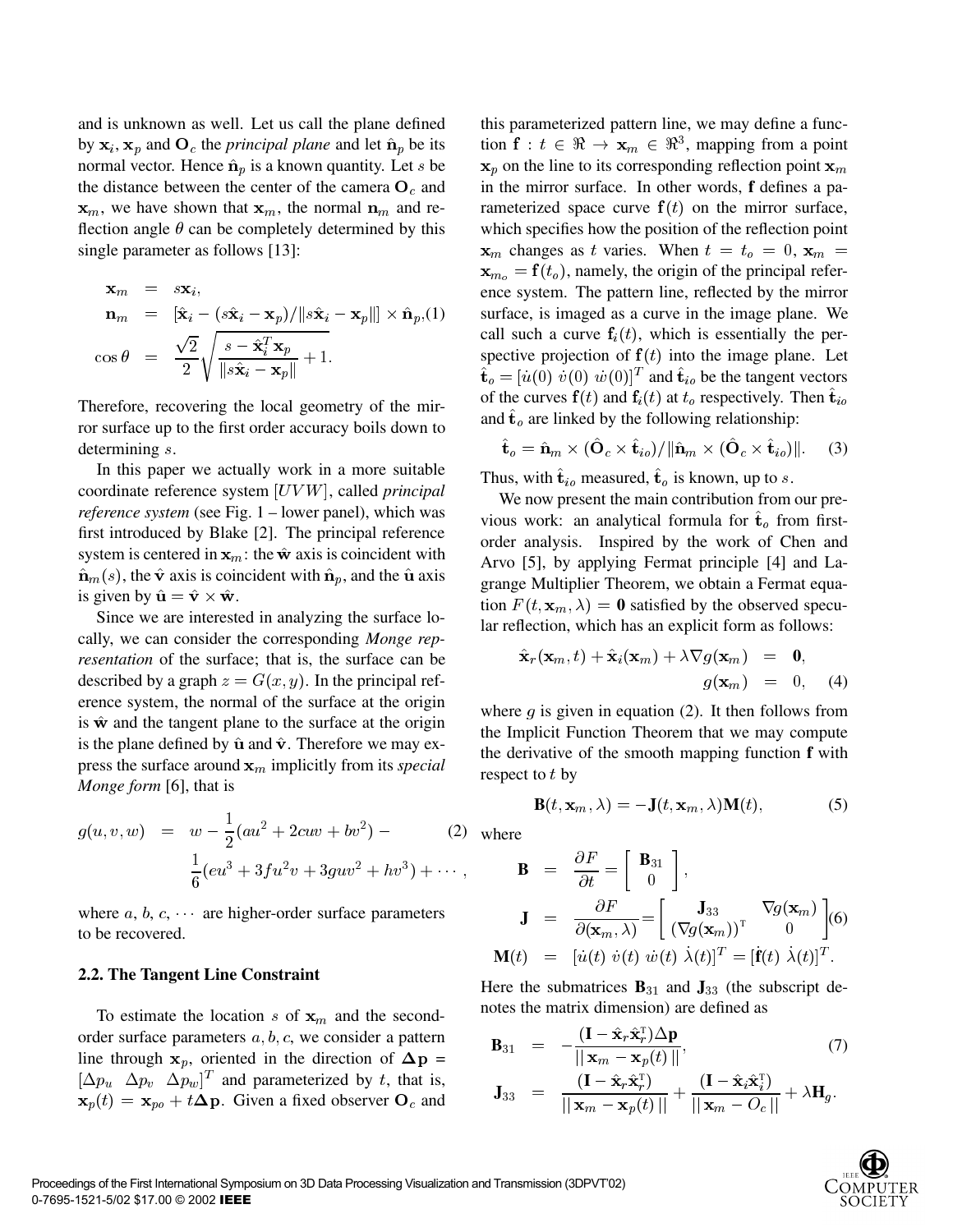If the third-order terms are negligible, it follows from equation (2) that the gradient vector  $\nabla g$  and the Hessian matrix  $H<sub>q</sub>$  of g are given respectively by

$$
\nabla g = \begin{bmatrix} -au - cv \\ -cu - bv \\ 1 \end{bmatrix}, \ \mathbf{H}_g = \begin{bmatrix} -a & -c & 0 \\ -c & -b & 0 \\ 0 & 0 & 0 \end{bmatrix}. \tag{8}
$$

By evaluating equation (5) at the known path  $(\mathbf{x}_{p_0}, \mathbf{x}_{m_0}, O_c)$  and then solving for  $\mathbf{f}(0)$ , we obtain that  $\dot{w}(0) = 0$  and  $\begin{bmatrix} \dot{u}(0) & \dot{v}(0) & \dot{\lambda}(0) \end{bmatrix}^T$  is given by

$$
-\frac{1}{\Delta}\left[\begin{array}{cc}J_v-2b\cos\theta&2c\cos\theta&0\\2c\cos\theta&J_u-2a\cos\theta&0\\-J_w(J_v-2b\cos\theta)&-2c\cos\theta J_w&\Delta\end{array}\right]\left[\begin{array}{c}B_u\\B_v\\B_w\end{array}\right],\begin{array}{c}\text{whet}\\ \text{Our}\\ \text{reqt}\end{array}
$$

where

$$
\Delta = (J_u - 2a \cos \theta)(J_v - 2b \cos \theta) - 4c^2 \cos^2 \theta
$$
  
\n
$$
B_u = (\Delta \mathbf{p}_w \cos \theta \sin \theta - \Delta \mathbf{p}_u \cos^2 \theta) / || \mathbf{x}_{p_0} ||,
$$
  
\n
$$
B_v = -\Delta \mathbf{p}_v / || \mathbf{x}_{p_0} ||,
$$
  
\n
$$
B_w = (\Delta \mathbf{p}_u \cos \theta \sin \theta - \Delta \mathbf{p}_w \cos^2 \theta) / || \mathbf{x}_{p_0} ||,
$$
  
\n
$$
J_v = (s + || \mathbf{x}_{p_0} ||) / (s || \mathbf{x}_{p_0} ||), J_u = J_v \cos^2 \theta,
$$
  
\n
$$
J_w = ((|| \mathbf{x}_{p_0} || - s) \sin \theta \cos \theta) / (s || \mathbf{x}_{p_0} ||)
$$

Let  $\psi$  be the angle between  $\hat{t}_o$  and  $\hat{u}$  computed using equation (3) from the measurement of  $t_{i_0}$ , we may impose the following constraint on  $a, b, c$  and  $s$ :

$$
\tan \psi = \frac{\dot{v}(0)}{\dot{u}(0)} = \frac{(J_u - 2a\cos\theta)B_v + 2cB_u\cos\theta}{(J_v - 2b\cos\theta)B_u + 2cB_v\cos\theta}.
$$
 (9)

#### **2.3. Recovering Second-Order Surface Parameters**

By examining three or more pattern lines, equation (9) suggests a linear system satisfied by  $a, b, c$ , denoted by a matrix  $H(s)$  depending on s. By analyzing the properties of **H**, the authors [14] have demonstrated: 1) the distance parameter s of the unknown surface can be determined by solving  $det(\mathbf{H}^{\mathsf{T}}\mathbf{H})=0$ . 2) given s, the second order parameters  $a, b, c$  of the unknown specular surface can be recovered as functions of a single parameter  $k$ , which may be determined by performing a second-order analysis.

#### **3. Second Order Analysis**

Given a pattern line, we perform this higher order analysis by comparing the curvature measured for the

- can be stated in four steps: observed reflection curve in the image plane with that computed from analytical differentiation followed by a perspective projection. In detail, the basic procedure

#### **Step 1:** (Second Order Differentiation)

By differentiating equation  $(5)$  with respect to t, we have

$$
\frac{d\mathbf{B}(t, \mathbf{x}_m, \lambda)}{dt} = -\frac{d\mathbf{J}(t, \mathbf{x}_m, \lambda)}{dt} \mathbf{M} - \mathbf{J}\frac{d\mathbf{M}(t)}{dt}, \quad (10)
$$

 $\left| \begin{array}{c} B_v \\ B_v \end{array} \right|$  on the goal is to compute  $f(0)$ . For this purpose, we are where  $\frac{d\mathbf{M}}{dt} = [\ddot{\mathbf{f}}(t) \quad \ddot{\lambda}(t)]^{\mathrm{T}} = [\ddot{u}(t) \quad \ddot{v}(t) \quad \ddot{w}(t) \quad \ddot{\lambda}(t)]^{\mathrm{T}}$ .<br>
Our goal is to compute  $\ddot{\mathbf{f}}(0)$ . For this purpose, we are<br>
required to compute the components  $d\mathbf{R}/dt$  and  $d\mathbf{I}/dt$  $\cos^2 \theta$  in Sec. 2.2) while calculating these derivatives. This required to compute the components  $d\mathbf{B}/dt$  and  $d\mathbf{J}/dt$ in equation (10). Note that we should also consider  $(\mathbf{x}_m, \lambda)$  as a function of t (i.e., the function **f** defined is also the reason that we used the notation  $d/dt$  instead of  $\partial/\partial t$ . Due to space limit, we only sketch some major formulae here, and the detailed derivation can be seen in our forthcoming journal paper. Let  $N_r = \mathbf{I} - \hat{\mathbf{x}}_r\hat{\mathbf{x}}_r^{\text{T}}$  and  $N_i = \mathbf{I} - \hat{\mathbf{x}}_i\hat{\mathbf{x}}_i^{\text{T}}$ . By defining i

$$
A = \frac{N_r \hat{\mathbf{x}}_r^{\mathrm{T}} \Delta \mathbf{p} + N_r \Delta \mathbf{p} \hat{\mathbf{x}}_r^{\mathrm{T}} + \hat{\mathbf{x}}_r \Delta \mathbf{p}^{\mathrm{T}} N_r}{\left\| \mathbf{x}_m - \mathbf{x}_p(t) \right\|^2},
$$

we can derive that

$$
\frac{\partial \mathbf{B}_{31}}{\partial t} = -A\Delta \mathbf{p}, \quad \frac{\partial \mathbf{B}_{31}}{\partial \mathbf{x}_m} = A.
$$

Consequently, the application of the chain rule yields

$$
\frac{d\mathbf{B}(t, \mathbf{x}_m, \lambda)}{dt} = \begin{bmatrix} A(\Delta \mathbf{p} + \dot{\mathbf{f}}(t)) \\ 0 \end{bmatrix}.
$$
 (11)

Similarly, we can compute  $d\mathbf{J}/dt$  through  $\partial \mathbf{J}/\partial t$  and  $\partial J/\partial(\mathbf{x}_m, \lambda)$ . It is easy to compute that

$$
\frac{\partial \mathbf{J}}{\partial t} = \begin{bmatrix} \partial \mathbf{J}_{33} / \partial t & 0 \\ 0 & 0 \end{bmatrix} = \begin{bmatrix} A & 0 \\ 0 & 0 \end{bmatrix}.
$$
 (12)

The computation of  $\partial J/\partial(\mathbf{x}_m, \lambda)$  becomes a little more complicated, since the result turns out to be a third order tensor, which, however, after multiplied by **M**, still returns a matrix. For clarity, we view this third order tensor as stacks of matrices, each corresponding to the differential matrix associated with a column of **J**. Specifically, let  $\mathbf{e}_1 = (1, 0, 0)^T$ ,  $\mathbf{e}_2 = (0, 1, 0)^T$ ,  $\mathbf{e}_3 =$ 

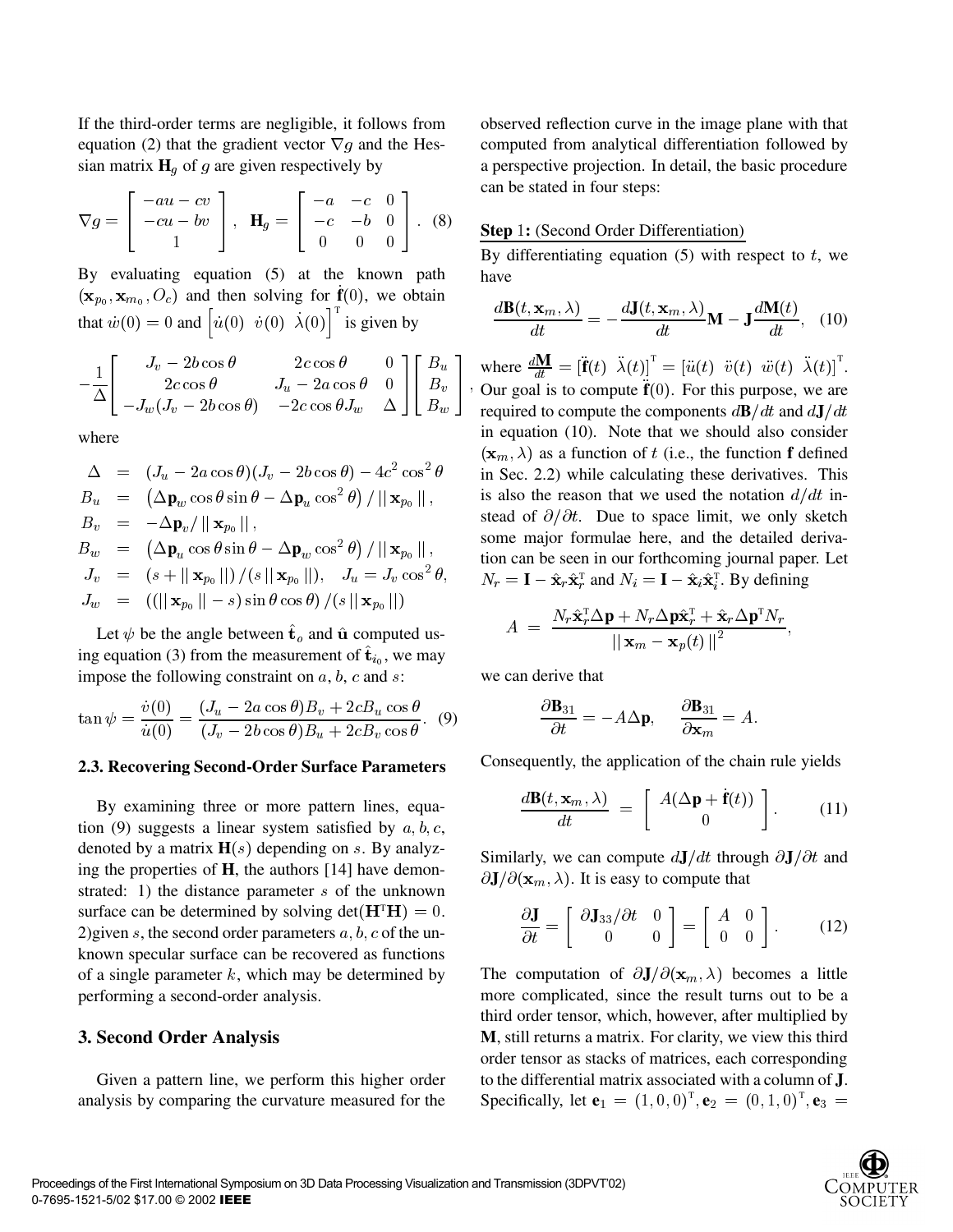$(0, 0, 1)^T$ , we may express the *j*th column of  $\mathbf{J}_{33}$ , denoted by  $\mathbf{J}_{33}^j$ , as

$$
\mathbf{J}_{33}^j = \frac{N_r \mathbf{e}_j}{\|\mathbf{x}_m - \mathbf{x}_p(t)\|} + \frac{N_i \mathbf{e}_j}{\|\mathbf{x}_m - O_c\|} + \lambda \mathbf{H}_g^j
$$

Here and throughout the paper, we always use superscripts to denote the matrix column. By analogy with computing  $\partial \mathbf{B}_{31}/\partial \mathbf{x}_m$ , we have

$$
T_r^j = \frac{\partial (N_r \mathbf{e}_j / || \mathbf{x}_m - \mathbf{x}_p(t) ||) / \partial \mathbf{x}_m}{\vert = -\frac{N_r \hat{\mathbf{x}}_r^{\mathrm{T}} \mathbf{e}_j + N_r \mathbf{e}_j \hat{\mathbf{x}}_r^{\mathrm{T}} + \hat{\mathbf{x}}_r \mathbf{e}_j^{\mathrm{T}} N_r}{\vert \vert \mathbf{x}_m - \mathbf{x}_p(t) \vert \vert^2}
$$
  

$$
T_i^j = \frac{\partial (N_i \mathbf{e}_j / || \mathbf{x}_m - O_c ||) / \partial \mathbf{x}_m}{\vert = -\frac{N_i \hat{\mathbf{x}}_i^{\mathrm{T}} \mathbf{e}_j + N_i \mathbf{e}_j \hat{\mathbf{x}}_i^{\mathrm{T}} + \hat{\mathbf{x}}_i \mathbf{e}_j^{\mathrm{T}} N_i}{\vert \vert \mathbf{x}_m - O_c \vert \vert^2}
$$

When the third-order terms in the Monge form of the mirror surface are negligible, it is obvious from equation (8) that  $\partial \mathbf{H}_{a}^{j}/\partial \mathbf{x}_{m} = 0$ . We may thus express  $\partial J_{33}^j/\partial({\bf x}_m,\lambda)$  as a 3  $\times$  4 matrix  $\begin{bmatrix} T_r^j + T_i^j & \mathbf{H}_q^j \end{bmatrix}$  . N  $\left[\mathbf{H}_g^j\right]_{g}$ . Moreover, using equation (8), we have  $\partial(\nabla g)/\partial(\mathbf{x}_m,\lambda) = [\mathbf{H}_g \quad 0]_{34}$ . It then follows from equation (6) that

$$
\frac{\partial \mathbf{J}}{\partial(\mathbf{x}_m, \lambda)} \mathbf{M} = \begin{bmatrix} T & \mathbf{H}_g \mathbf{f}(t) \\ \left(\mathbf{H}_g \mathbf{f}(t)\right)^{\mathrm{T}} & 0 \end{bmatrix}, \quad (13)
$$

where T is a  $3 \times 3$  matrix with its jth column of the form defined by  $(T_r^j + T_i^j)$  **f**(t) + **H** $_q^j \lambda(t)$ . Combining  $\sim$ equations (12) and (13), we may derive from the chain rule that

$$
\frac{d\mathbf{J}(t,\mathbf{x}_m,\lambda)}{dt} = \begin{bmatrix} A+T & \mathbf{H}_g\mathbf{f}(t) \\ \left(\mathbf{H}_g\mathbf{f}(t)\right)^{\mathrm{T}} & 0 \end{bmatrix} . (14)
$$

Finally, by substituting equations (11) and (14) into equation (10), we get

$$
\mathbf{D} = -\begin{bmatrix} \mathbf{J}_{33} & \nabla g(\mathbf{x}_m) \\ (\nabla g(\mathbf{x}_m))^{\mathrm{T}} & 0 \end{bmatrix} \begin{bmatrix} \ddot{\mathbf{f}}(t) \\ \ddot{\lambda}(t) \end{bmatrix}, \tag{15}
$$

where

$$
\mathbf{D} = \begin{bmatrix} A(\Delta \mathbf{p} + \dot{\mathbf{f}}(t)) + (A + T + \dot{\lambda}(t) \mathbf{H}_g) \dot{\mathbf{f}}(t) \\ (\mathbf{H}_g \dot{\mathbf{f}}(t))^T \dot{\mathbf{f}}(t) \end{bmatrix} .
$$

From the last row of equation (15), we attain

$$
a\dot{u}^2(t) + 2c\dot{u}(t)\dot{v}(t) + b\dot{v}^2(t) + \ddot{w}(t) = 0.
$$

Solving for  $\ddot{w}(0)$  yields

$$
\ddot w(0) ~=~ -a\dot u^2(0)-2c\dot u(0)\dot v(0)-b\dot v^2(0).
$$

Accordingly, the first two rows of equation (15) give rise to  $[\ddot{u}(0) \ddot{v}(0)]^T$ . That is,

$$
-\frac{1}{\Delta} \bigg[\begin{array}{cc}J_v-2b\cos\theta & 2c\cos\theta \\ 2c\cos\theta & J_u-2a\cos\theta \end{array}\bigg] \bigg[\begin{array}{c}D_1-J_w\ddot{w}(0) \\ D_2 \end{array}\bigg] \ ,
$$

where  $D_1, D_2$  are the first two rows of **D**. Note that all the components in equation (15) should be evaluated at the given path  $(\mathbf{x}_{p_0}, \mathbf{x}_{m_0}, O_c)$ , i.e.  $t = 0$ .

# **Step** 2: (Curvature of **f** at  $\mathbf{x}_{m_0}$ )

With the first- and second-order derivative of **f** computed at  $\mathbf{x}_{m_0}$ , i.e.,  $\mathbf{f}(0)$  and  $\mathbf{f}(0)$ , the curvature of the reflection curve  $f(t)$  at  $x_{m_0}$  on the mirror surface can be computed according to the following identity:

$$
\kappa_{m_0} = \left| \left| \dot{\mathbf{f}}(0) \times \ddot{\mathbf{f}}(0) \right| \right| / \left| \left| \dot{\mathbf{f}}(0) \right| \right|^3. \tag{16}
$$

**Step** 3: (Curvature of  $f_i$  at  $\mathbf{x}_{i_0}$ )

The curvature  $\kappa_{m_0}$  on the mirror surface is closely related to the curvature  $\kappa_{i_0}$  of the observed curve  $f_i(t)$ on the image plane through a perspective projection. It has been shown by Cipolla and Giblin [6] that they satisfy the following relationship

$$
\kappa_{i_0} = \left( s \kappa_{m_0} \left\langle O_c, \hat{\mathbf{b}}_{m_0} \right\rangle \right) \Big/ \left( 1 - \left\langle O_c, \hat{\mathbf{t}}_{m_0} \right\rangle^2 \right)^{3/2}, (17)
$$

where  $\mathbf{t}_{m_0}$ ,  $\mathbf{b}_{m_0}$  are the tangent vector and the binormal vector of the spatial curve  $f(t)$  at  $x_{m_0}$ , respectively. Let  $\hat{\mathbf{n}}_{\mathbf{f}_0}$  be the principal normal of  $\mathbf{f}(t)$  at  $\mathbf{x}_{m_0}$ . It is known from differential geometry that

$$
\begin{array}{rcl}\n\hat{\mathbf{t}}_{m_0} & = & \hat{\mathbf{f}}(0) \big/ \big\| \, \hat{\mathbf{f}}(0) \, \big\| \;, \quad \hat{\mathbf{b}}_{m_0} \, = \, \hat{\mathbf{t}}_{m_0} \times \hat{\mathbf{n}}_{\mathbf{f}_0}, \\
\hat{\mathbf{n}}_{\mathbf{f}_0} & = & \left( \ddot{\mathbf{f}}(0) - \hat{\mathbf{t}}_{m_0} \left\langle \hat{\mathbf{t}}_{m_0}, \ddot{\mathbf{f}}(0) \right\rangle \right) \big/ \left( \kappa_{m_0} \left\| \left\vert \dot{\mathbf{f}}(0) \right\vert \right\vert^2 \right) \,.\n\end{array}
$$

#### **Step** 4: (Measuring Image Curvature  $\kappa_{i_0}$ )

As the last step, by replacing the left hand side of equation (17) by the curvature measured for the observed reflection curve in the image plane, we get another constraint about the second order parameters  $a, b, c$  of the unknown surface, because the previous steps have